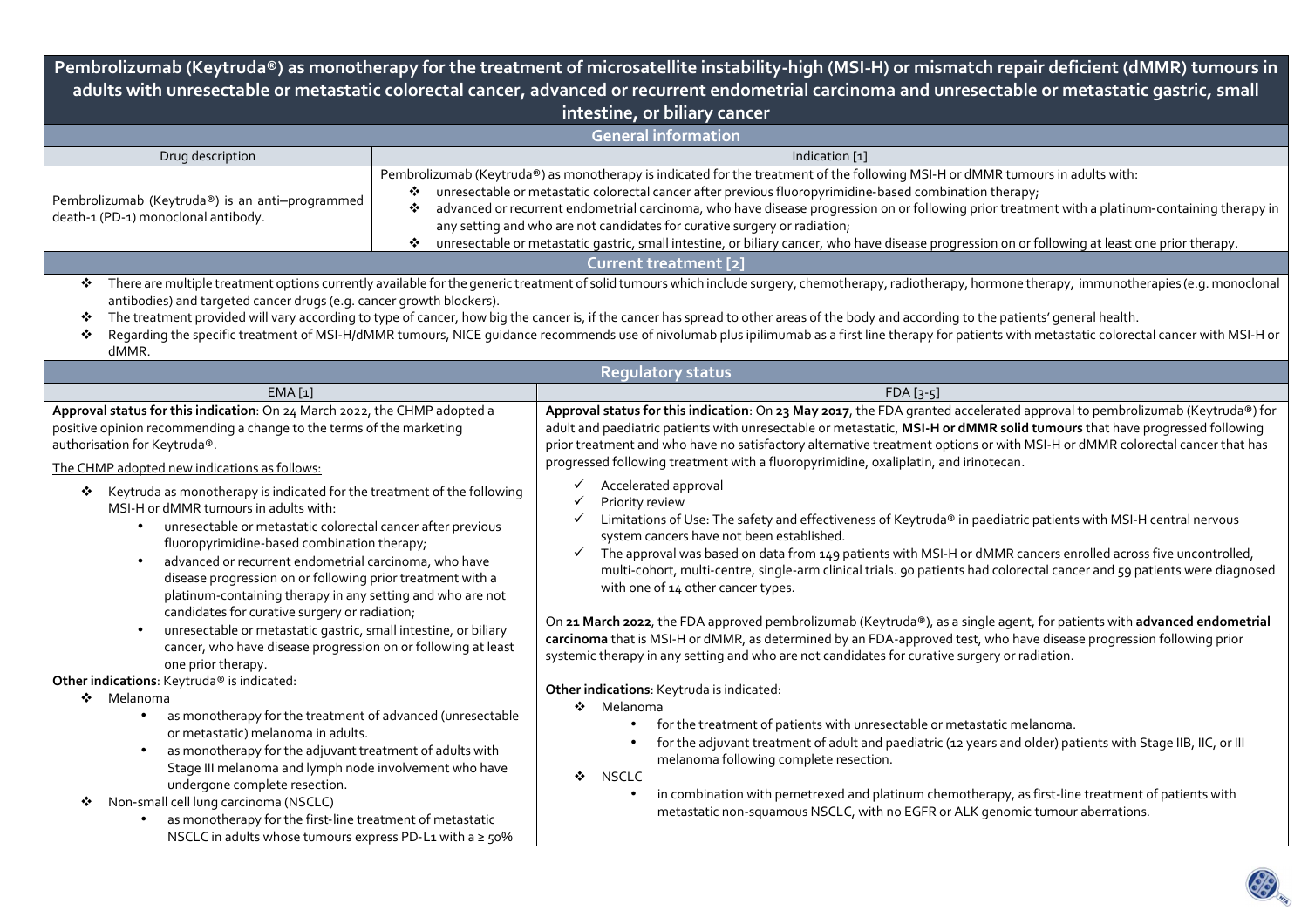tumour proportion score (TPS) with no EGFR or ALK positive tumour mutations.

- • in combination with pemetrexed and platinum chemotherapy, for the first-line treatment of metastatic non-squamous NSCLC in adults whose tumours have no EGFR or ALK positive mutations.
- • in combination with carboplatin and either paclitaxel or nab‑paclitaxel, for the first‑line treatment of metastatic squamous NSCLC in adults.
- • as monotherapy for the treatment of locally advanced or metastatic NSCLC in adults whose tumours express PD‑L1 with a ≥ 1% TPS and who have received at least one prior chemotherapy regimen. Patients with EGFR or ALK positive tumour mutations should also have received targeted therapy before receiving Keytruda®.
- $\bullet$  Classical Hodgkin lymphoma (cHL)
	- • as monotherapy for the treatment of adult and paediatric patients aged 3 years and older with relapsed or refractory cHL who have failed autologous stem cell transplant (ASCT) or following at least two prior therapies when ASCT is not a treatment option.
- ❖ Urothelial carcinoma
	- • as monotherapy for the treatment of locally advanced or metastatic urothelial carcinoma in adults who have received prior platinum‑containing chemotherapy.
	- • as monotherapy for the treatment of locally advanced or metastatic urothelial carcinoma in adults who are not eligible for cisplatin‑containing chemotherapy and whose tumours express PD-L1 with a combined positive score (CPS)  $\geq$  10.
- $\bullet$  Head and neck squamous cell carcinoma (HNSCC)
	- • as monotherapy or in combination with platinum and 5‑fluorouracil (5‑FU) chemotherapy, for the first‑line treatment of metastatic or unresectable recurrent HNSCC in adults whose tumours express PD-L1 with a CPS  $\geq$  1.
	- • as monotherapy for the treatment of recurrent or metastatic HNSCC in adults whose tumours express PD-L1 with a  $\geq$  50% TPS and progressing on or after platinum‑containing chemotherapy.
- ❖ Renal cell carcinoma (RCC)
	- •in combination with axitinib, for the first-line treatment of advanced RCC in adults.
	- in combination with lenvatinib, for the first-line treatment of advanced RCC in adults.
- • in combination with carboplatin and either paclitaxel or paclitaxel protein-bound, as first-line treatment of patients with metastatic squamous NSCLC.
- • as a single agent for the first-line treatment of patients with NSCLC expressing PD-L1 (TPS≥1%) as determined by an FDA-approved test, with no EGFR or ALK genomic tumour aberrations, and is:
	- o stage III where patients are not candidates for surgical resection or definitive chemoradiation, or ometastatic.
- • as a single agent for the treatment of patients with metastatic NSCLC whose tumours express PD-L1 (TPS≥1%) as determined by an FDA-approved test, with disease progression on or after platinum-containing chemotherapy. Patients with EGFR or ALK genomic tumour aberrations should have disease progression on FDA-approved therapy for these aberrations prior to receiving Keytruda®
- ❖ HNSCC
	- • in combination with platinum and FU for the first-line treatment of patients with metastatic or with unresectable, recurrent HNSCC.
	- • as a single agent for the first-line treatment of patients with metastatic or with unresectable, recurrent HNSCC whose tumours express PD-L1 (CPS ≥1) as determined by an FDA-approved test.
	- • as a single agent for the treatment of patients with recurrent or metastatic HNSCC with disease progression on or after platinum-containing chemotherapy.
- ❖ cHL
	- •for the treatment of adult patients with relapsed or refractory cHL.
	- • for the treatment of paediatric patients with refractory cHL, or cHL that has relapsed after 2 or more lines of therapy.
- ◆ Primary mediastinal large B-cell lymphoma (PMBCL)<br>contract the tractment of a dult and needistrians
	- • for the treatment of adult and paediatric patients with refractory PMBCL, or who have relapsed after 2 or more prior lines of therapy. Limitations of Use: Keytruda® is not recommended for treatment of patients with PMBCL who require urgent cytoreductive therapy.
- ◆ Urothelial carcinoma
	- • for the treatment of patients with locally advanced or metastatic urothelial carcinoma who:
		- oare not eligible for any platinum-containing chemotherapy, or
		- o who have disease progression during or following platinum-containing chemotherapy or within 12 months of neoadjuvant or adjuvant treatment with platinum-containing chemotherapy.
	- $\bullet$  for the treatment of patients with Bacillus Calmette-Guerin-unresponsive, high-risk, non-muscle invasive bladder cancer with carcinoma in situ with or without papillary tumours who are ineligible for or haveelected not to undergo cystectomy.
- Gastric cancer<br>Cancer
	- $\bullet$  in combination with trastuzumab, fluoropyrimidine- and platinum-containing chemotherapy, for the firstline treatment of patients with locally advanced unresectable or metastatic HER2-positive gastric or gastroesophageal junction (GEJ) adenocarcinoma (this indication is approved under accelerated approval based on tumour response rate and durability of response).
	- • for the treatment of patients with locally advanced or metastatic oesophageal or GEJ (tumours with epicentre 1 to 5 centimetres above the GEJ) carcinoma that is not amenable to surgical resection or definitive chemoradiation either:
		- oin combination with platinum- and fluoropyrimidine-based chemotherapy, or
		- o as a single agent after one or more prior lines of systemic therapy for patients with tumours of squamous cell histology that express PD-L1 (CPS ≥10) as determined by an FDA-approved test.
- ❖ Cervical cancer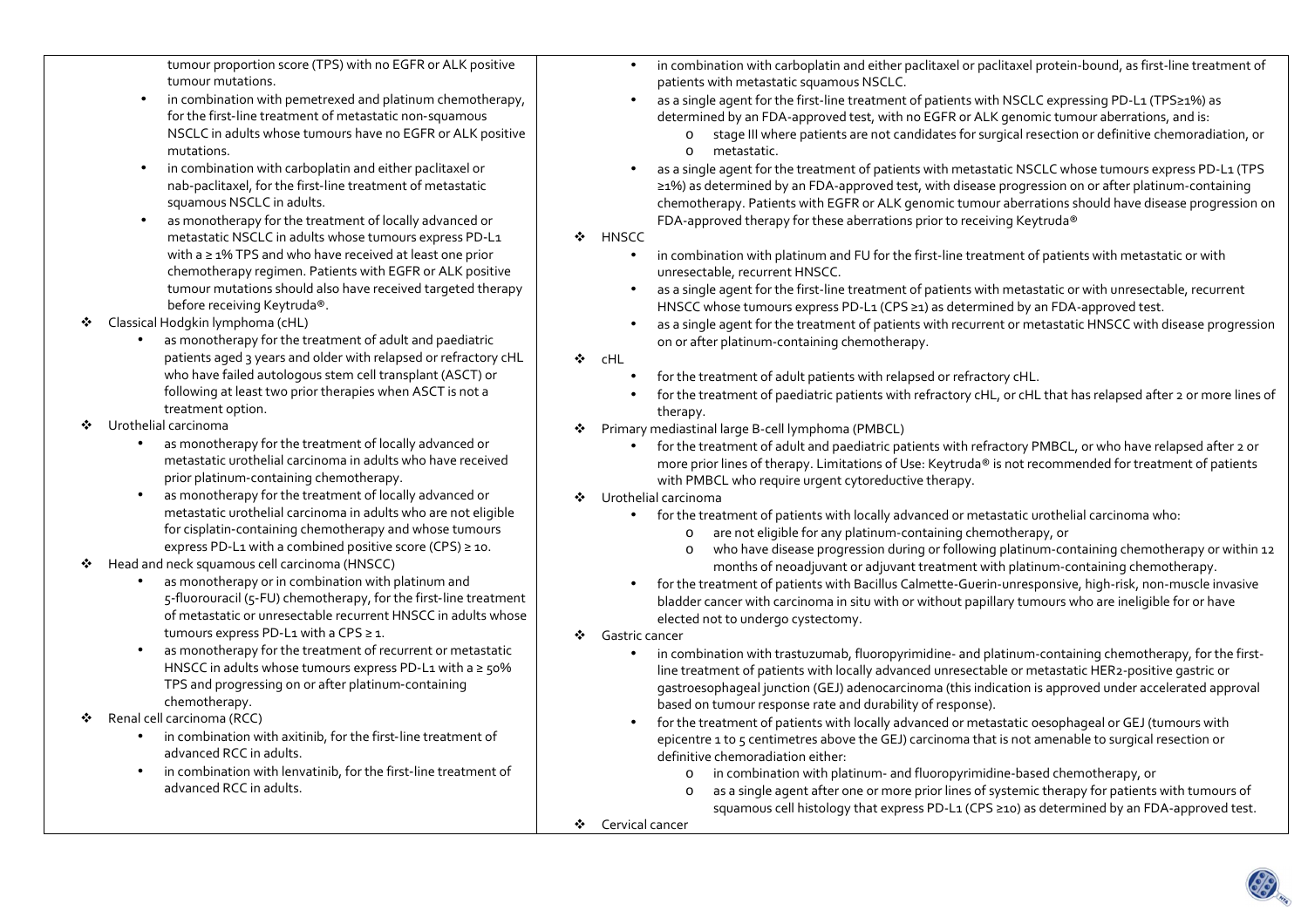| as monotherapy for the adjuvant treatment of adults with RCC<br>at increased risk of recurrence following nephrectomy or<br>following nephrectomy and resection of metastatic lesions.<br>Colorectal cancer<br>❖<br>as monotherapy for the first-line treatment of metastatic<br>microsatellite instability-high (MSI-H) or mismatch repair<br>deficient (dMMR) colorectal cancer in adults.<br>Oesophageal carcinoma<br>❖<br>in combination with platinum and fluoropyrimidine based<br>$\bullet$<br>chemotherapy, for the first-line treatment of locally advanced<br>unresectable or metastatic carcinoma of the oesophagus or<br>HER-2 negative gastroesophageal junction adenocarcinoma in<br>adults whose tumours express PD-L1 with a CPS ≥ 10.<br>Triple-negative breast cancer (TNBC)<br>❖<br>in combination with chemotherapy, for the treatment of locally<br>recurrent unresectable or metastatic TNBC in adults whose<br>tumours express PD-L1 with a CPS ≥ 10 and who have not<br>received prior chemotherapy for metastatic disease.<br>Endometrial carcinoma<br>❖<br>in combination with lenvatinib, for the treatment of advanced<br>$\bullet$<br>or recurrent endometrial carcinoma in adults who have disease<br>progression on or following prior treatment with a<br>platinum-containing therapy in any setting and who are not<br>candidates for curative surgery or radiation.<br>Cervical cancer<br>❖<br>in combination with chemotherapy with or without<br>$\bullet$<br>bevacizumab, for the treatment of persistent, recurrent, or<br>metastatic cervical cancer in adults whose tumours express<br>PD-L1 with a CPS $\geq$ 1.<br>✓<br>Medicine under additional monitoring | as a single agent for the treatment of patients with recurrent or metastatic cervical cancer with disease<br>progression on or after chemotherapy whose tumours express PD-L1 (CPS ≥1) as determined by an FDA-<br>approved test.<br>Hepatocellular carcinoma (HCC)<br>❖<br>for the treatment of patients with HCC who have been previously treated with sorafenib (this indication is<br>approved under accelerated approval based on tumour response rate and durability of response).<br>Merkel cell carcinoma (MCC)<br>for the treatment of adult and paediatric patients with recurrent locally advanced or metastatic MCC (this<br>$\bullet$<br>indication is approved under accelerated approval based on tumour response rate and durability of<br>response).<br><b>RCC</b><br>❖<br>in combination with axitinib, for the first-line treatment of adult patients with advanced RCC.<br>$\bullet$<br>in combination with lenvatinib, for the first-line treatment of adult patients with advanced RCC.<br>for the adjuvant treatment of patients with RCC at intermediate-high or high risk of recurrence following<br>nephrectomy, or following nephrectomy and resection of metastatic lesions.<br>Endometrial carcinoma<br>❖<br>in combination with lenvatinib, for the treatment of patients with advanced endometrial carcinoma that is<br>not MSI-H or dMMR, who have disease progression following prior systemic therapy in any setting and are<br>not candidates for curative surgery or radiation.<br>Tumour mutational burden-high (TMB-H) cancer<br>❖<br>for the treatment of adult and paediatric patients with unresectable or metastatic tumour mutational<br>burden-high TMB-H (210 mutations/megabase) solid tumours, as determined by an FDA-approved test, that<br>have progressed following prior treatment and who have no satisfactory alternative treatment options (this<br>indication is approved under accelerated approval based on tumour response rate and durability of<br>response). Limitations of Use: The safety and effectiveness of Keytruda® in paediatric patients with TMB-H<br>central nervous system cancers have not been established.<br>Cutaneous squamous cell carcinoma (cSCC)<br>for the treatment of patients with recurrent or metastatic cSCC or locally advanced cSCC that is not curable<br>$\bullet$<br>by surgery or radiation.<br>÷<br>TNBC<br>for the treatment of patients with high-risk early-stage TNBC in combination with chemotherapy as<br>$\bullet$<br>neoadjuvant treatment, and then continued as a single agent as adjuvant treatment after surgery.<br>in combination with chemotherapy, for the treatment of patients with locally recurrent unresectable or<br>metastatic TNBC whose tumours express PD-L1 (CPS ≥10) as determined by an FDA approved test.<br>Adult Indications: Additional dosing regimen of 400 mg every 6 weeks<br>❖<br>for use at an additional recommended dosage of 400 mg every 6 weeks for all approved adult indications<br>(this indication is approved under accelerated approval based on pharmacokinetic data, the relationship of |  |  |  |  |  |  |  |  |
|--------------------------------------------------------------------------------------------------------------------------------------------------------------------------------------------------------------------------------------------------------------------------------------------------------------------------------------------------------------------------------------------------------------------------------------------------------------------------------------------------------------------------------------------------------------------------------------------------------------------------------------------------------------------------------------------------------------------------------------------------------------------------------------------------------------------------------------------------------------------------------------------------------------------------------------------------------------------------------------------------------------------------------------------------------------------------------------------------------------------------------------------------------------------------------------------------------------------------------------------------------------------------------------------------------------------------------------------------------------------------------------------------------------------------------------------------------------------------------------------------------------------------------------------------------------------------------------------------------------------------------------------------------------------------------------------------------|------------------------------------------------------------------------------------------------------------------------------------------------------------------------------------------------------------------------------------------------------------------------------------------------------------------------------------------------------------------------------------------------------------------------------------------------------------------------------------------------------------------------------------------------------------------------------------------------------------------------------------------------------------------------------------------------------------------------------------------------------------------------------------------------------------------------------------------------------------------------------------------------------------------------------------------------------------------------------------------------------------------------------------------------------------------------------------------------------------------------------------------------------------------------------------------------------------------------------------------------------------------------------------------------------------------------------------------------------------------------------------------------------------------------------------------------------------------------------------------------------------------------------------------------------------------------------------------------------------------------------------------------------------------------------------------------------------------------------------------------------------------------------------------------------------------------------------------------------------------------------------------------------------------------------------------------------------------------------------------------------------------------------------------------------------------------------------------------------------------------------------------------------------------------------------------------------------------------------------------------------------------------------------------------------------------------------------------------------------------------------------------------------------------------------------------------------------------------------------------------------------------------------------------------------------------------------------------------------------------------------------------------------------------------------------------------------------------------------------------------------------------------------------------------------------------------------------------------------------------------------------------------------------------------------------------------------------------------------------------------------------------------------------------------------------------------------------------------------------------------------------------------|--|--|--|--|--|--|--|--|
|                                                                                                                                                                                                                                                                                                                                                                                                                                                                                                                                                                                                                                                                                                                                                                                                                                                                                                                                                                                                                                                                                                                                                                                                                                                                                                                                                                                                                                                                                                                                                                                                                                                                                                        |                                                                                                                                                                                                                                                                                                                                                                                                                                                                                                                                                                                                                                                                                                                                                                                                                                                                                                                                                                                                                                                                                                                                                                                                                                                                                                                                                                                                                                                                                                                                                                                                                                                                                                                                                                                                                                                                                                                                                                                                                                                                                                                                                                                                                                                                                                                                                                                                                                                                                                                                                                                                                                                                                                                                                                                                                                                                                                                                                                                                                                                                                                                                                |  |  |  |  |  |  |  |  |
|                                                                                                                                                                                                                                                                                                                                                                                                                                                                                                                                                                                                                                                                                                                                                                                                                                                                                                                                                                                                                                                                                                                                                                                                                                                                                                                                                                                                                                                                                                                                                                                                                                                                                                        | exposure to efficacy, and the relationship of exposure to safety. Continued approval for this dosing may be                                                                                                                                                                                                                                                                                                                                                                                                                                                                                                                                                                                                                                                                                                                                                                                                                                                                                                                                                                                                                                                                                                                                                                                                                                                                                                                                                                                                                                                                                                                                                                                                                                                                                                                                                                                                                                                                                                                                                                                                                                                                                                                                                                                                                                                                                                                                                                                                                                                                                                                                                                                                                                                                                                                                                                                                                                                                                                                                                                                                                                    |  |  |  |  |  |  |  |  |
|                                                                                                                                                                                                                                                                                                                                                                                                                                                                                                                                                                                                                                                                                                                                                                                                                                                                                                                                                                                                                                                                                                                                                                                                                                                                                                                                                                                                                                                                                                                                                                                                                                                                                                        | contingent upon verification and description of clinical benefit in the confirmatory trials.                                                                                                                                                                                                                                                                                                                                                                                                                                                                                                                                                                                                                                                                                                                                                                                                                                                                                                                                                                                                                                                                                                                                                                                                                                                                                                                                                                                                                                                                                                                                                                                                                                                                                                                                                                                                                                                                                                                                                                                                                                                                                                                                                                                                                                                                                                                                                                                                                                                                                                                                                                                                                                                                                                                                                                                                                                                                                                                                                                                                                                                   |  |  |  |  |  |  |  |  |
| Costs <sup>[6]</sup>                                                                                                                                                                                                                                                                                                                                                                                                                                                                                                                                                                                                                                                                                                                                                                                                                                                                                                                                                                                                                                                                                                                                                                                                                                                                                                                                                                                                                                                                                                                                                                                                                                                                                   |                                                                                                                                                                                                                                                                                                                                                                                                                                                                                                                                                                                                                                                                                                                                                                                                                                                                                                                                                                                                                                                                                                                                                                                                                                                                                                                                                                                                                                                                                                                                                                                                                                                                                                                                                                                                                                                                                                                                                                                                                                                                                                                                                                                                                                                                                                                                                                                                                                                                                                                                                                                                                                                                                                                                                                                                                                                                                                                                                                                                                                                                                                                                                |  |  |  |  |  |  |  |  |
| 4 ml Keytruda® concentrate for solution for infusion 25mg/ml = €3,428.00 (ex-factory price)                                                                                                                                                                                                                                                                                                                                                                                                                                                                                                                                                                                                                                                                                                                                                                                                                                                                                                                                                                                                                                                                                                                                                                                                                                                                                                                                                                                                                                                                                                                                                                                                            |                                                                                                                                                                                                                                                                                                                                                                                                                                                                                                                                                                                                                                                                                                                                                                                                                                                                                                                                                                                                                                                                                                                                                                                                                                                                                                                                                                                                                                                                                                                                                                                                                                                                                                                                                                                                                                                                                                                                                                                                                                                                                                                                                                                                                                                                                                                                                                                                                                                                                                                                                                                                                                                                                                                                                                                                                                                                                                                                                                                                                                                                                                                                                |  |  |  |  |  |  |  |  |
|                                                                                                                                                                                                                                                                                                                                                                                                                                                                                                                                                                                                                                                                                                                                                                                                                                                                                                                                                                                                                                                                                                                                                                                                                                                                                                                                                                                                                                                                                                                                                                                                                                                                                                        | Warnings and precautions [4]                                                                                                                                                                                                                                                                                                                                                                                                                                                                                                                                                                                                                                                                                                                                                                                                                                                                                                                                                                                                                                                                                                                                                                                                                                                                                                                                                                                                                                                                                                                                                                                                                                                                                                                                                                                                                                                                                                                                                                                                                                                                                                                                                                                                                                                                                                                                                                                                                                                                                                                                                                                                                                                                                                                                                                                                                                                                                                                                                                                                                                                                                                                   |  |  |  |  |  |  |  |  |
| ❖ Immune-mediated adverse reactions                                                                                                                                                                                                                                                                                                                                                                                                                                                                                                                                                                                                                                                                                                                                                                                                                                                                                                                                                                                                                                                                                                                                                                                                                                                                                                                                                                                                                                                                                                                                                                                                                                                                    |                                                                                                                                                                                                                                                                                                                                                                                                                                                                                                                                                                                                                                                                                                                                                                                                                                                                                                                                                                                                                                                                                                                                                                                                                                                                                                                                                                                                                                                                                                                                                                                                                                                                                                                                                                                                                                                                                                                                                                                                                                                                                                                                                                                                                                                                                                                                                                                                                                                                                                                                                                                                                                                                                                                                                                                                                                                                                                                                                                                                                                                                                                                                                |  |  |  |  |  |  |  |  |
|                                                                                                                                                                                                                                                                                                                                                                                                                                                                                                                                                                                                                                                                                                                                                                                                                                                                                                                                                                                                                                                                                                                                                                                                                                                                                                                                                                                                                                                                                                                                                                                                                                                                                                        |                                                                                                                                                                                                                                                                                                                                                                                                                                                                                                                                                                                                                                                                                                                                                                                                                                                                                                                                                                                                                                                                                                                                                                                                                                                                                                                                                                                                                                                                                                                                                                                                                                                                                                                                                                                                                                                                                                                                                                                                                                                                                                                                                                                                                                                                                                                                                                                                                                                                                                                                                                                                                                                                                                                                                                                                                                                                                                                                                                                                                                                                                                                                                |  |  |  |  |  |  |  |  |

**BO**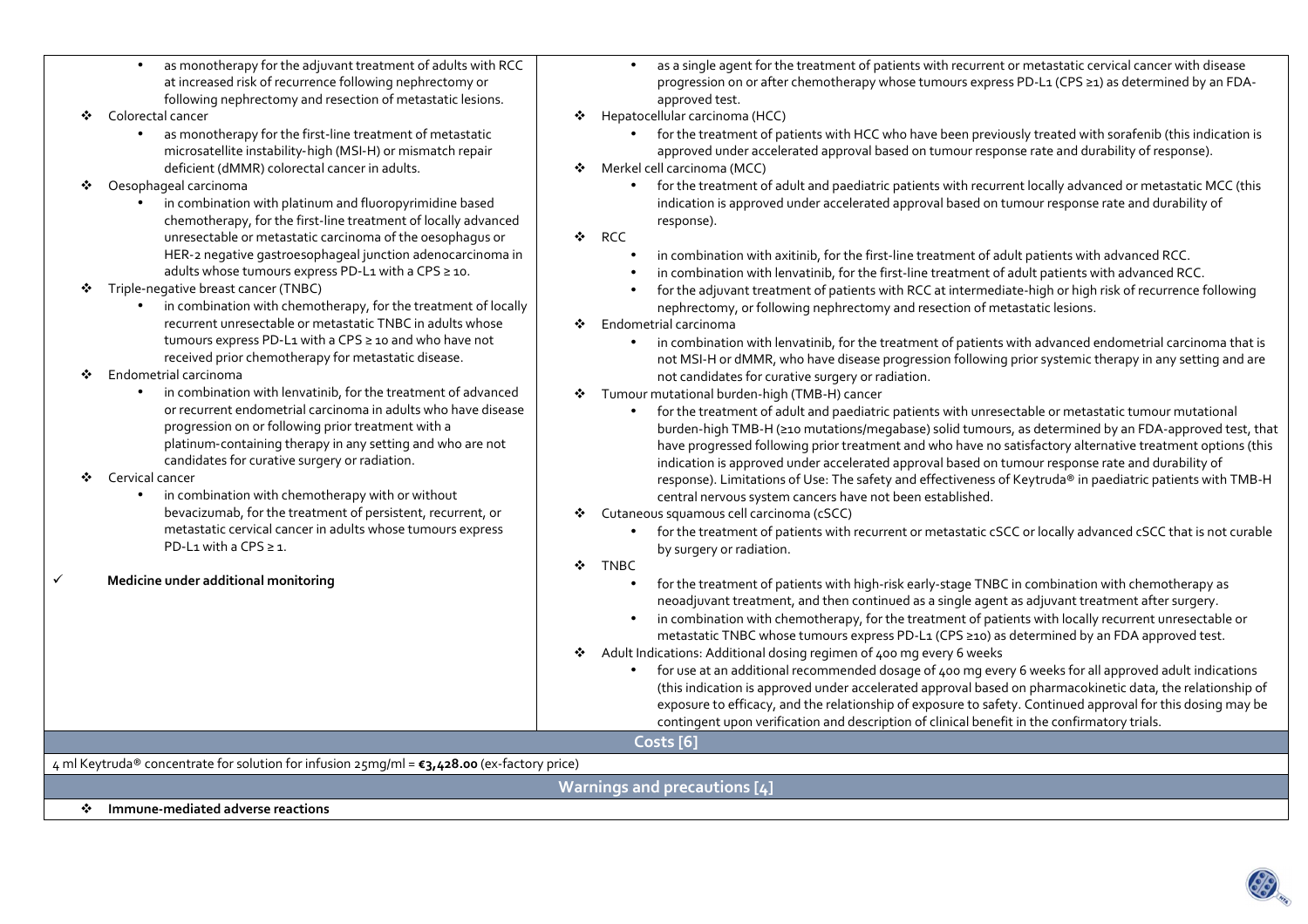| $\bullet$                                                                                                                                                                                                                                                                                                                                                                                                                                                                                                                                                                                                                                                                                                                                                                       | Immune-mediated adverse reactions, which may be severe or fatal, can occur in any organ system or tissue, including the following: immune-mediated pneumonitis, immune-mediated colitis,<br>immune-mediated hepatitis, immune-mediated endocrinopathies, immune-mediated nephritis with renal dysfunction, immune-mediated dermatologic adverse reactions, and solid organ<br>transplant rejection. |                                                                                                           |                   |                                                                                               |                                                                                                                                                            |                  |          |                                                                                                                                                                                                     |  |  |
|---------------------------------------------------------------------------------------------------------------------------------------------------------------------------------------------------------------------------------------------------------------------------------------------------------------------------------------------------------------------------------------------------------------------------------------------------------------------------------------------------------------------------------------------------------------------------------------------------------------------------------------------------------------------------------------------------------------------------------------------------------------------------------|-----------------------------------------------------------------------------------------------------------------------------------------------------------------------------------------------------------------------------------------------------------------------------------------------------------------------------------------------------------------------------------------------------|-----------------------------------------------------------------------------------------------------------|-------------------|-----------------------------------------------------------------------------------------------|------------------------------------------------------------------------------------------------------------------------------------------------------------|------------------|----------|-----------------------------------------------------------------------------------------------------------------------------------------------------------------------------------------------------|--|--|
| $\bullet$                                                                                                                                                                                                                                                                                                                                                                                                                                                                                                                                                                                                                                                                                                                                                                       | Monitor for early identification and management. Evaluate liver enzymes, creatinine, and thyroid function at baseline and periodically during treatment.                                                                                                                                                                                                                                            |                                                                                                           |                   |                                                                                               |                                                                                                                                                            |                  |          |                                                                                                                                                                                                     |  |  |
|                                                                                                                                                                                                                                                                                                                                                                                                                                                                                                                                                                                                                                                                                                                                                                                 |                                                                                                                                                                                                                                                                                                                                                                                                     | Withhold or permanently discontinue based on severity and type of reaction.                               |                   |                                                                                               |                                                                                                                                                            |                  |          |                                                                                                                                                                                                     |  |  |
|                                                                                                                                                                                                                                                                                                                                                                                                                                                                                                                                                                                                                                                                                                                                                                                 | Infusion-related reactions                                                                                                                                                                                                                                                                                                                                                                          |                                                                                                           |                   |                                                                                               |                                                                                                                                                            |                  |          |                                                                                                                                                                                                     |  |  |
| $\bullet$                                                                                                                                                                                                                                                                                                                                                                                                                                                                                                                                                                                                                                                                                                                                                                       | Interrupt, slow the rate of infusion, or permanently discontinue Keytruda® based on the severity of reaction.                                                                                                                                                                                                                                                                                       |                                                                                                           |                   |                                                                                               |                                                                                                                                                            |                  |          |                                                                                                                                                                                                     |  |  |
| ❖                                                                                                                                                                                                                                                                                                                                                                                                                                                                                                                                                                                                                                                                                                                                                                               | <b>Complications of allogeneic HSCT</b>                                                                                                                                                                                                                                                                                                                                                             |                                                                                                           |                   |                                                                                               |                                                                                                                                                            |                  |          |                                                                                                                                                                                                     |  |  |
|                                                                                                                                                                                                                                                                                                                                                                                                                                                                                                                                                                                                                                                                                                                                                                                 |                                                                                                                                                                                                                                                                                                                                                                                                     |                                                                                                           |                   |                                                                                               | Fatal and other serious complications can occur in patients who receive allogeneic HSCT before or after being treated with a PD-1/PD-L1 blocking antibody. |                  |          |                                                                                                                                                                                                     |  |  |
| trials.                                                                                                                                                                                                                                                                                                                                                                                                                                                                                                                                                                                                                                                                                                                                                                         |                                                                                                                                                                                                                                                                                                                                                                                                     |                                                                                                           |                   |                                                                                               |                                                                                                                                                            |                  |          | Treatment of patients with multiple myeloma with a PD-1 or PD-L1 blocking antibody in combination with a thalidomide analogue plus dexamethasone is not recommended outside of controlled clinical  |  |  |
| ❖                                                                                                                                                                                                                                                                                                                                                                                                                                                                                                                                                                                                                                                                                                                                                                               | Embryo-foetal toxicity:                                                                                                                                                                                                                                                                                                                                                                             |                                                                                                           |                   |                                                                                               |                                                                                                                                                            |                  |          |                                                                                                                                                                                                     |  |  |
|                                                                                                                                                                                                                                                                                                                                                                                                                                                                                                                                                                                                                                                                                                                                                                                 |                                                                                                                                                                                                                                                                                                                                                                                                     |                                                                                                           |                   |                                                                                               | Can cause foetal harm. Advise females of reproductive potential of the potential risk to a foetus and to use effective method of contraception.            |                  |          |                                                                                                                                                                                                     |  |  |
|                                                                                                                                                                                                                                                                                                                                                                                                                                                                                                                                                                                                                                                                                                                                                                                 |                                                                                                                                                                                                                                                                                                                                                                                                     |                                                                                                           |                   |                                                                                               | Study characteristics [3]:                                                                                                                                 |                  |          |                                                                                                                                                                                                     |  |  |
|                                                                                                                                                                                                                                                                                                                                                                                                                                                                                                                                                                                                                                                                                                                                                                                 |                                                                                                                                                                                                                                                                                                                                                                                                     |                                                                                                           |                   |                                                                                               |                                                                                                                                                            |                  |          | Pembrolizumab for patients with unresectable or metastatic MSI-H or dMMR solid tumours that have progressed following prior treatment and who have no satisfactory alternative treatment options OR |  |  |
|                                                                                                                                                                                                                                                                                                                                                                                                                                                                                                                                                                                                                                                                                                                                                                                 |                                                                                                                                                                                                                                                                                                                                                                                                     |                                                                                                           |                   |                                                                                               | with MSI-H or dMMR colorectal cancer that has progressed following treatment with a fluoropyrimidine, oxaliplatin, and irinotecan                          |                  |          |                                                                                                                                                                                                     |  |  |
| Trial name                                                                                                                                                                                                                                                                                                                                                                                                                                                                                                                                                                                                                                                                                                                                                                      | $\mathsf{n}$                                                                                                                                                                                                                                                                                                                                                                                        | Intervention (I)                                                                                          | Comparator<br>(C) | <b>PE</b>                                                                                     | Characteristics                                                                                                                                            | <b>Biomarker</b> | Funding  | Publication(s)                                                                                                                                                                                      |  |  |
|                                                                                                                                                                                                                                                                                                                                                                                                                                                                                                                                                                                                                                                                                                                                                                                 | $149^{1}$<br>patients<br>across 5<br>trials                                                                                                                                                                                                                                                                                                                                                         | pembrolizumab,<br>200 mg every 3<br>weeks, or<br><b>NA</b><br>pembrolizumab,<br>10 mg/kg every<br>2 weeks |                   | 5 uncontrolled, multi-<br>cohort, multi-centre, single-<br>MSI-H, dMMR<br>arm clinical trials |                                                                                                                                                            | <b>NA</b>        | Link: NA |                                                                                                                                                                                                     |  |  |
|                                                                                                                                                                                                                                                                                                                                                                                                                                                                                                                                                                                                                                                                                                                                                                                 | <b>Safety</b><br><b>Efficacy</b>                                                                                                                                                                                                                                                                                                                                                                    |                                                                                                           |                   |                                                                                               |                                                                                                                                                            |                  |          |                                                                                                                                                                                                     |  |  |
| ORR (by blinded independent central radiologists' review according to RECIST 1.1): 39.6% (95% Cl, 31.7-47.9)<br>The most common adverse reactions to pembrolizumab: fatique, pruritus,<br>diarrhoea, decreased appetite, rash, pyrexia, cough, dyspnoea,<br>Responses lasted ≥6 months for 78% of those who responded to pembrolizumab.<br>musculoskeletal pain, constipation, and nausea.<br>There were 11 complete responses and 48 partial responses.<br>Pembrolizumab is associated with immune-mediated side effects, including<br>ORR was similar irrespective of whether patients were diagnosed with colorectal cancer (36%) or a different cancer type (46% across<br>pneumonitis, colitis, hepatitis, endocrinopathies, and nephritis.<br>the 14 other cancer types). |                                                                                                                                                                                                                                                                                                                                                                                                     |                                                                                                           |                   |                                                                                               |                                                                                                                                                            |                  |          |                                                                                                                                                                                                     |  |  |
| <b>ESMO-MCBS version 1.1</b>                                                                                                                                                                                                                                                                                                                                                                                                                                                                                                                                                                                                                                                                                                                                                    |                                                                                                                                                                                                                                                                                                                                                                                                     |                                                                                                           |                   |                                                                                               |                                                                                                                                                            |                  |          |                                                                                                                                                                                                     |  |  |
| Not applicable for the outcomes assessed.                                                                                                                                                                                                                                                                                                                                                                                                                                                                                                                                                                                                                                                                                                                                       |                                                                                                                                                                                                                                                                                                                                                                                                     |                                                                                                           |                   |                                                                                               |                                                                                                                                                            |                  |          |                                                                                                                                                                                                     |  |  |
| Study characteristics: Pembrolizumab in patients with unresectable or metastatic MSI-H or dMMR endometrial carcinoma [7-10]                                                                                                                                                                                                                                                                                                                                                                                                                                                                                                                                                                                                                                                     |                                                                                                                                                                                                                                                                                                                                                                                                     |                                                                                                           |                   |                                                                                               |                                                                                                                                                            |                  |          |                                                                                                                                                                                                     |  |  |
| Comparator<br>Trial name<br><b>PE</b><br>Characteristics<br>Publication(s)<br>Intervention (I)<br><b>Biomarker</b><br>Funding<br>$\mathsf{n}$<br>(C)                                                                                                                                                                                                                                                                                                                                                                                                                                                                                                                                                                                                                            |                                                                                                                                                                                                                                                                                                                                                                                                     |                                                                                                           |                   |                                                                                               |                                                                                                                                                            |                  |          |                                                                                                                                                                                                     |  |  |
|                                                                                                                                                                                                                                                                                                                                                                                                                                                                                                                                                                                                                                                                                                                                                                                 |                                                                                                                                                                                                                                                                                                                                                                                                     |                                                                                                           |                   |                                                                                               |                                                                                                                                                            |                  |          |                                                                                                                                                                                                     |  |  |

<sup>&</sup>lt;sup>1</sup> 90 patients had colorectal cancer and 59 patients were diagnosed with one of 14 other cancer types.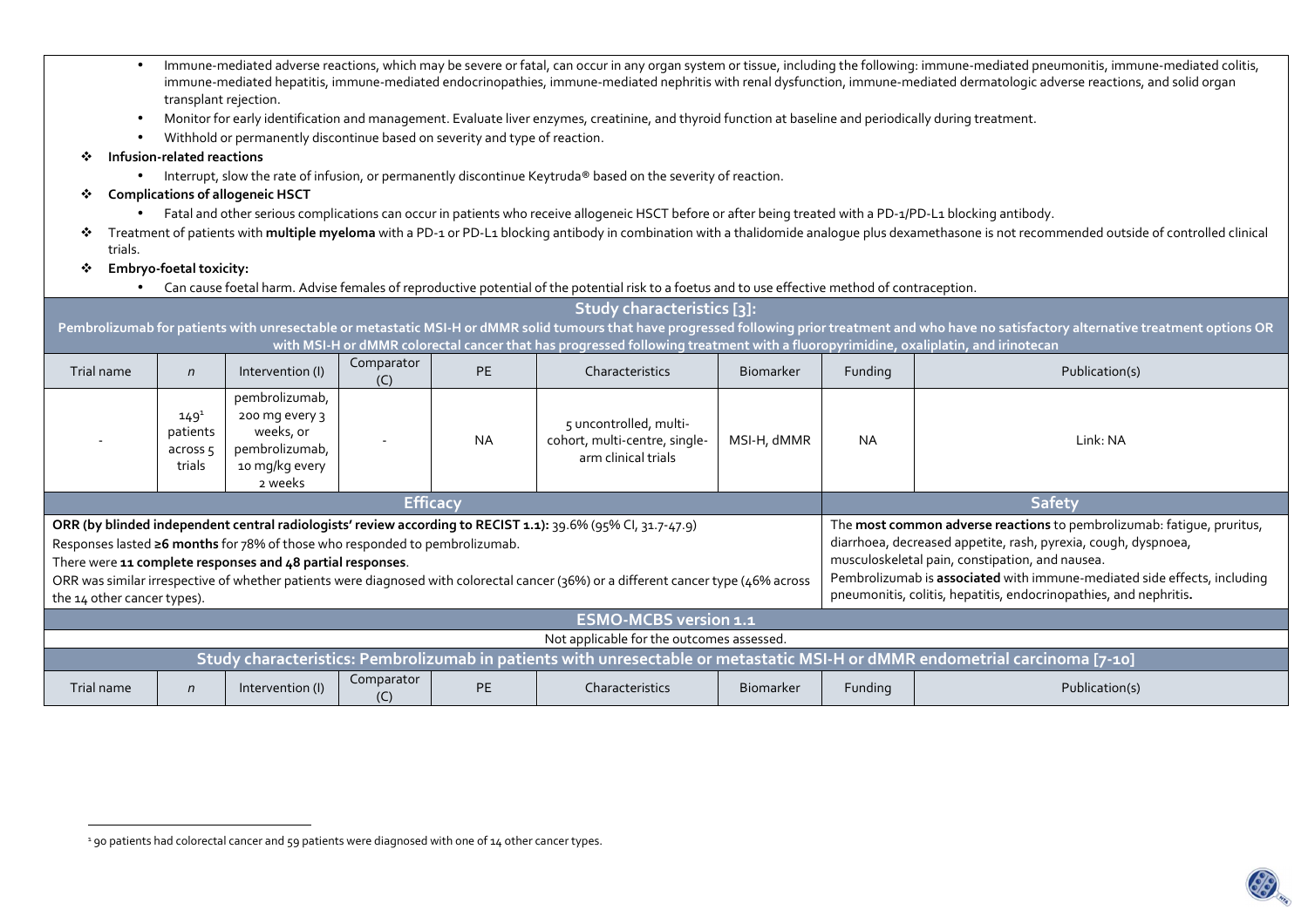| KEYNOTE-158<br>NCT02628067                                                                                                                                                                                                                                                                                                                                                                                                                                                                                                                                                                                                                                                                                                                                                                                                                                                                                                                                                                                                                                                                  |           | 233 <sup>2</sup> /903 | pembrolizumab<br>IV<br>200 mg once<br>every 3 weeks<br>for 35 cycles <sup>4</sup>                           |                     | ORR per<br><b>RECIST version</b><br>1.1, as assessed<br>by<br>independent<br>central<br>radiologic<br>review | ongoing <sup>5</sup> , non-randomized,<br>open-label, multicohort,<br>multisite<br>phase II study |           | MSI-H, dMMR                                                                                                                                                                                                                                                            | Funded by<br>Merck Sharp<br>& Dohme<br>Corp. |               | [8] (KEYNOTE-158)<br>[9] (KEYNOTE-158, endometrial cancer) |           |  |
|---------------------------------------------------------------------------------------------------------------------------------------------------------------------------------------------------------------------------------------------------------------------------------------------------------------------------------------------------------------------------------------------------------------------------------------------------------------------------------------------------------------------------------------------------------------------------------------------------------------------------------------------------------------------------------------------------------------------------------------------------------------------------------------------------------------------------------------------------------------------------------------------------------------------------------------------------------------------------------------------------------------------------------------------------------------------------------------------|-----------|-----------------------|-------------------------------------------------------------------------------------------------------------|---------------------|--------------------------------------------------------------------------------------------------------------|---------------------------------------------------------------------------------------------------|-----------|------------------------------------------------------------------------------------------------------------------------------------------------------------------------------------------------------------------------------------------------------------------------|----------------------------------------------|---------------|------------------------------------------------------------|-----------|--|
| Efficacy (n=79)                                                                                                                                                                                                                                                                                                                                                                                                                                                                                                                                                                                                                                                                                                                                                                                                                                                                                                                                                                                                                                                                             |           |                       |                                                                                                             |                     |                                                                                                              |                                                                                                   |           |                                                                                                                                                                                                                                                                        |                                              | Safety (n=90) |                                                            |           |  |
| ORR: 48% (95% CI, 37-60) had an objective response as determined by independent central radiologic review, including<br>CR:14%<br>PR: 34%<br>Stable disease: 18%<br>Progressive disease: 29%<br>Median time to response: 2.3 months (range, 1.3-10.6)<br>Median duration of response: not reached (range, 2.9-49.71 months)<br>Kaplan-Meier estimate of the proportion of patients with response duration ≥1 year was 88% and ≥2 years was 73%, with a<br>plateau from ≥3 years at 68%.<br>ORR among the 38 patients who had received <2 lines of prior therapy: 53% (95% Cl, 36-69)<br>ORR among the 41 patients who had received ≥2 lines of prior therapy: 44% (95% CI, 28-60)<br>ORR among the 56 patients with prior radiation therapy: 52% (95% Cl, 38-65)<br>ORR among the 23 patients with no prior radiation therapy: 39% (95% Cl, 20-61)<br>At data cutoff, 45 patients (57%) had experienced disease progression or died.<br>Median PFS: 13.1 months (95% CI, 4.3-34.4 months)<br>Kaplan-Meier estimate of the PFS rate: 51% at 1 year, 41% at 2 years, and 37% at 3 and 4 years |           |                       |                                                                                                             |                     |                                                                                                              |                                                                                                   |           | AEs considered by the investigator to be related to study treatment:<br>n=68/90 (76%)<br>Treatment-related AEs grade 3 or 4: n=11/90 (12%)<br>Discontinuation of treatment due to a treatment-related AE: n=6/90 (7%)<br>Immune-mediated AEs grade 3 or 4: n=6/90 (7%) |                                              |               |                                                            |           |  |
|                                                                                                                                                                                                                                                                                                                                                                                                                                                                                                                                                                                                                                                                                                                                                                                                                                                                                                                                                                                                                                                                                             |           |                       | At the time of data cutoff, 29 (37%) had died.<br>Median OS: not reached (95% CI, 27.2 months-not reached). |                     |                                                                                                              |                                                                                                   |           |                                                                                                                                                                                                                                                                        |                                              |               |                                                            |           |  |
| Kaplan-Meier estimate of the OS rate: 69% at 1 year and 64% at 2 years, with a plateau at 60% at 3 and 4 years.                                                                                                                                                                                                                                                                                                                                                                                                                                                                                                                                                                                                                                                                                                                                                                                                                                                                                                                                                                             |           |                       |                                                                                                             |                     |                                                                                                              |                                                                                                   |           |                                                                                                                                                                                                                                                                        |                                              |               |                                                            |           |  |
| ESMO-MCBS version 1.1 [11]                                                                                                                                                                                                                                                                                                                                                                                                                                                                                                                                                                                                                                                                                                                                                                                                                                                                                                                                                                                                                                                                  |           |                       |                                                                                                             |                     |                                                                                                              |                                                                                                   |           |                                                                                                                                                                                                                                                                        |                                              |               |                                                            |           |  |
| Scale                                                                                                                                                                                                                                                                                                                                                                                                                                                                                                                                                                                                                                                                                                                                                                                                                                                                                                                                                                                                                                                                                       | Int.      | Form                  | MG ST                                                                                                       | MG<br>HR (95% CI)   |                                                                                                              | Score calculation                                                                                 | <b>PM</b> | Toxicity                                                                                                                                                                                                                                                               | QoL                                          |               | <b>AJ</b>                                                  | <b>FM</b> |  |
| Original                                                                                                                                                                                                                                                                                                                                                                                                                                                                                                                                                                                                                                                                                                                                                                                                                                                                                                                                                                                                                                                                                    | <b>NC</b> | 3                     |                                                                                                             | PFS: 13.1<br>months |                                                                                                              | PFS >6 months                                                                                     | 3         |                                                                                                                                                                                                                                                                        |                                              |               |                                                            | 3         |  |
| Not applicable because of the missing control group.                                                                                                                                                                                                                                                                                                                                                                                                                                                                                                                                                                                                                                                                                                                                                                                                                                                                                                                                                                                                                                        |           |                       |                                                                                                             |                     |                                                                                                              |                                                                                                   |           |                                                                                                                                                                                                                                                                        |                                              |               |                                                            |           |  |

<sup>&</sup>lt;sup>2</sup> Cohorts: anal carcinoma (cohort A); biliary adenocarcinoma (except ampulla of Vater cancers; cohort B); well- and moderately differentiated neuroendocrine tumours of the lung, appendix, small intestine, rectum, or pancreas (cohort C); endometrial carcinoma (except sarcomas and mesenchymal tumours; cohort D); cervical squamous cell carcinoma (cohort E); vulvar carcinoma (cohort F); small-cell lung carcinoma (cohort G); cervical squam mesothelioma (cohort H); papillary or follicular thyroid carcinoma (cohort I); salivary gland carcinoma (sarcomas and mesenchymal tumours excluded; cohort J); or any other advanced solid tumour (with the exception of colorectal cancer) that is MSI-H/dMMR (cohort K).

<sup>3</sup> A total of 90 patients with MSI-H/dMMR endometrial cancer were enrolled in cohorts D (n=11) or K (n=79).

<sup>4</sup> For approximately 2 years—or until documented disease progression, unacceptable toxicity, intercurrent illness preventing additional treatment administration, or patient/investigator decision.

<sup>5</sup> The KEYNOTE-158 trial is currently ongoing; the estimated study completion date is 06/2026.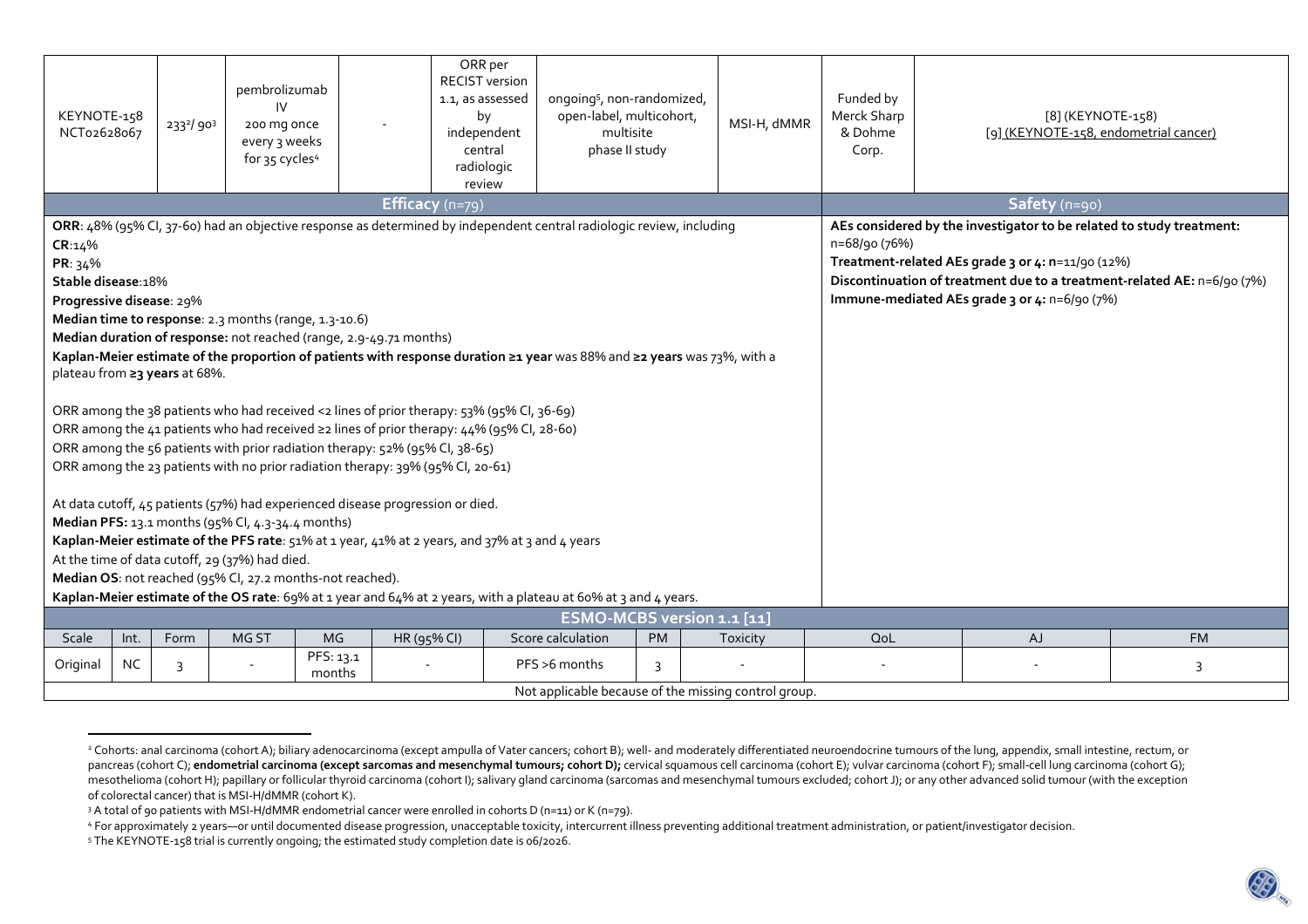| Risk of bias - study level (case series) [12]                                                    |                                                                          |                                                                                          |                                                                                                                       |                                                                         |                                                                                                              |                                                                              |                                                               |                                                                                     |  |
|--------------------------------------------------------------------------------------------------|--------------------------------------------------------------------------|------------------------------------------------------------------------------------------|-----------------------------------------------------------------------------------------------------------------------|-------------------------------------------------------------------------|--------------------------------------------------------------------------------------------------------------|------------------------------------------------------------------------------|---------------------------------------------------------------|-------------------------------------------------------------------------------------|--|
|                                                                                                  | 2.                                                                       |                                                                                          |                                                                                                                       |                                                                         | 6.                                                                                                           |                                                                              | 8                                                             |                                                                                     |  |
| Was the hypothesis/<br>aim/objective of the<br>study clearly stated?                             | Were the cases collected in<br>more than one centre?                     | Were patients<br>recruited<br>consecutively?                                             | Were the eligibility<br>criteria (inclusion and<br>exclusion criteria) for<br>entry into the study<br>clearly stated? | Did participants enter<br>the study at similar<br>point in the disease? | Was the intervention<br>clearly described?                                                                   | Were additional<br>interventions<br>(co-interventions)<br>clearly described? | Were relevant<br>outcome measures<br>established a priori?    | Were outcome assessors<br>blinded to the<br>intervention that patients<br>received? |  |
| yes                                                                                              | yes                                                                      | yes                                                                                      | yes                                                                                                                   | partial                                                                 | yes                                                                                                          | unclear                                                                      | yes                                                           | no                                                                                  |  |
| 10.                                                                                              | 11.                                                                      | 12.                                                                                      | 13.                                                                                                                   | 14.                                                                     | 15.                                                                                                          | 16.                                                                          | 17.                                                           | 18.                                                                                 |  |
| Were the relevant<br>outcomes measured<br>using appropriate<br>objective/ subjective<br>methods? | Were the relevant<br>outcomes measured before<br>and after intervention? | Were the statistical<br>tests used to assess<br>the relevant<br>outcomes<br>appropriate? | Was the length of<br>follow-up reported?                                                                              | Was the loss to follow-<br>up reported?                                 | Did the study provide<br>estimates of random<br>variability in the data<br>analysis of relevant<br>outcomes? | Were adverse events<br>reported?                                             | Were the conclusions<br>of the study<br>supported by results? | Were both competing<br>interest and source of<br>support for the study<br>reported? |  |
| yes                                                                                              | yes                                                                      | ves                                                                                      | yes                                                                                                                   | unclear                                                                 | ves                                                                                                          | yes                                                                          | unclear                                                       | yes                                                                                 |  |
| Overall risk of bias: moderate                                                                   |                                                                          |                                                                                          |                                                                                                                       |                                                                         |                                                                                                              |                                                                              |                                                               |                                                                                     |  |
|                                                                                                  |                                                                          |                                                                                          |                                                                                                                       |                                                                         |                                                                                                              |                                                                              |                                                               | First published: 04/2022                                                            |  |

Abbreviations: AE=adverse event, AJ=adjustment, ALK=anaplastic lymphoma kinase, ASCT=autologous stem cell transplant, C=comparator, cHL=classical Hodgkin lymphoma, CHMP=Committee for Medicinal Products for Human Use, CI=confidence interval, CPS=combined positive score, CR=complete response, cSCC=cutaneous squamous cell carcinoma, dMMR=mismatch repair–deficient, EGFR=epidermal growth factor receptor, EMA=European Medicines Agency, ESMO-MCBS= European Society of Medical Oncology - Magnitude of Clinical Benefit Scale, FDA=Food and Drug Administration, FM=final magnitude of clinical benefit grade, FU=fluorouracil, GEJ=qastroesophageal junction, HCC=hepatoce carcinoma, HNSCC= head and neck squamous cell carcinoma, HR=hazard ratio, HSCT=haematopoietic stem cell transplantation, I=intervention, Int.=intention, IV=intravenous, MCC=Merkel cell carcinoma, MG=median gain, MSI-H=microsatellite instability-high, n=number of patients, NA=not available, NICE=National Institute for Health and Care Excellence, NSCLC=non-small cell lung cancer, ORR=objective response rate, OS=overall survival, PD-1=pr 1, PD-L1=programmed death-ligand 1, PE=primary endpoint, PFS=progression-free survival, PM=preliminary grade, PMBCL=primary mediastinal large B-cell lymphoma, PR=partial response, QoL=quality of life, RCC=renal cell carcin RECIST=Response Evaluation Criteria in Solid Tumors, SAE=serious adverse event, ST=standard treatment, TMBH=tumour mutational burden-high, TNBC=triple-negative breast cancer TPS=tumour proportion score

## **References:**

- 1. European Medicines Agency (EMA). Medicines. Keytruda. [Available from: https://www.ema.europa.eu/en/medicines/human/summaries-opinion/keytruda-7].
- 2. National Institute for Health Research (NIHR). Pembrolizumab for treatment of solid tumours second line. [Available from: https://www.io.nihr.ac.uk/wpcontent/uploads/2022/01/23916-Pembrolizumab-for-Solid-tumours-V1.0-OCT2021-NON-CONF.pdf].
- 3. U.S. Food and Drug Administration (FDA). FDA grants accelerated approval to pembrolizumab for first tissue/site agnostic indication. [Available from: https://www.fda.gov/drugs/resources-information-approved-drugs/fda-grants-accelerated-approval-pembrolizumab-first-tissuesite-agnostic-indication].
- 4. U.S. Food and Drug Administration (FDA). Keytruda. Label Information. [Available from: https://www.accessdata.fda.gov/drugsatfda\_docs/label/2022/125514s110lbl.pdf].
- 5. U.S. Food and Drug Administration (FDA). FDA approves pembrolizumab for advanced endometrial carcinoma. [Available from: https://www.fda.gov/drugs/resources-information-approved-drugs/fda-approves-pembrolizumab-advanced-endometrial-carcinoma].
- 6. Österreichischer Apotheker-Verlag. Warenverzeichnis Online. [Available from: https://warenverzeichnis.apoverlag.at/].
- 7. Protocol to: O´Malley D et al. Pembrolizumab in Patients With Microsatellite Instability–High Advanced Endometrial Cancer: Results From the KEYNOTE-158 Study.